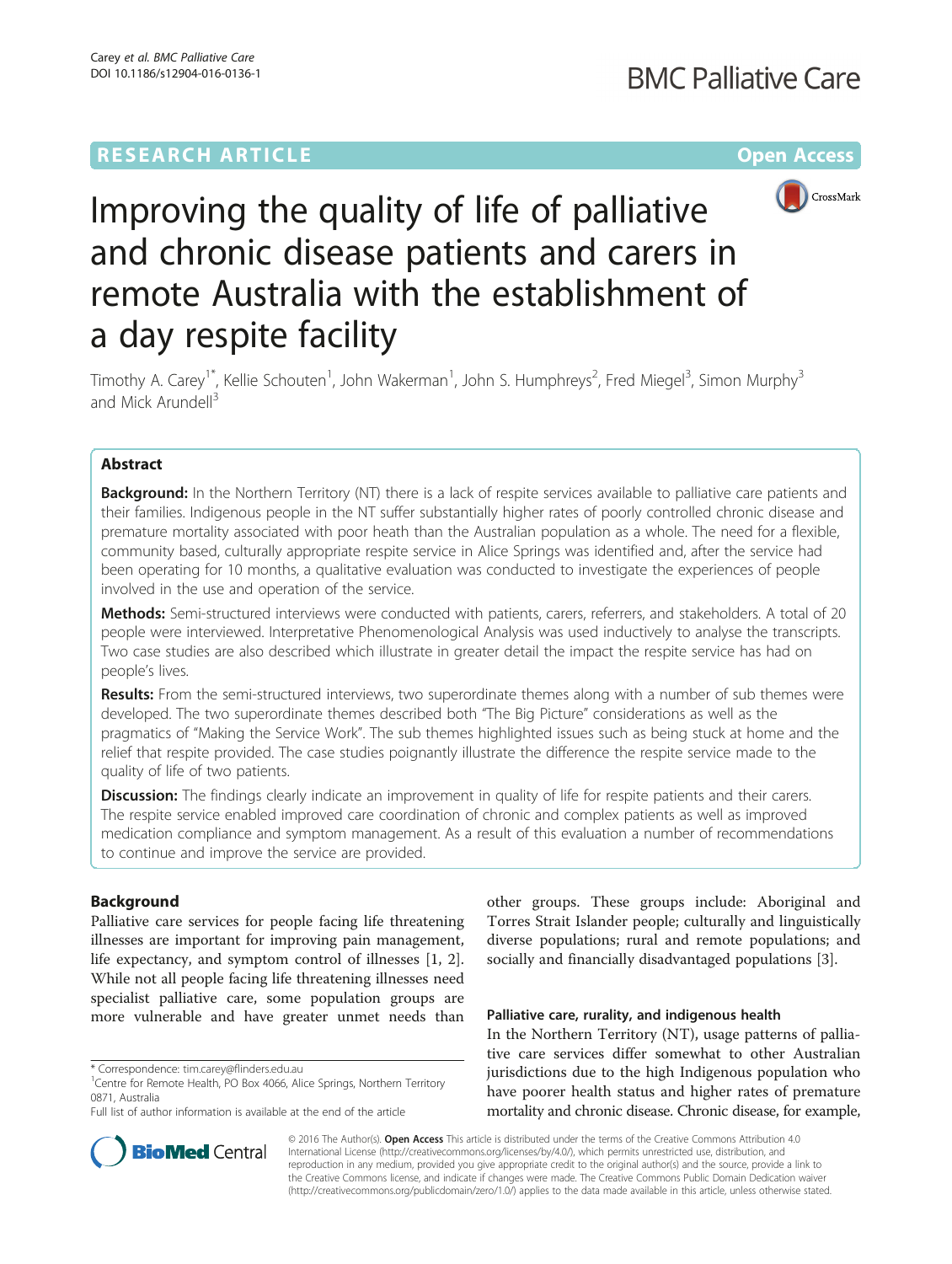constitutes a larger proportion of the palliative care workload than cancer in the NT [4]. The difference in disease profile between the NT and the rest of Australia emphasises the need for flexible, community based palliative care services to maintain symptom control associated with disease and thus prevent avoidable hospitalisations associated with poor disease management. The need for such a flexible model of service delivery is further emphasized by the particular geography of the NT, with its large distances between small isolated communities and harsh climate that often makes transport extremely difficult or impossible.

Across rural and remote Australia, including the NT, there is a lack of respite services available for palliative care patients and families and a lack of respite services culturally specific to Indigenous people [5]. Caring for dying people can be an overwhelming task [5]. Indigenous people are heavily burdened by carer responsibility which is compounded by poverty and a serious lack of resources [5]. Researchers found that hospital was the only place available for palliative care respite in the NT outside of Darwin, but this is considered to be ad hoc, informal, or short term, and causes upheaval to patients and families [5]. This lack of respite care obstructs patients' and carers' wishes for death to occur in the local community.

At the present time only 16 % of the Australian population die at home with the remaining 84 % dying in institutions [3]. Most people when asked, however, would prefer to die at home [3]. Particularly for Indigenous people, given their strong connections to the land and their family, the need to relocate for respite can create significant psychological turmoil [5]. Furthermore, hospital deaths also result in a potentially poorer quality of death [6].

#### Respite care

Respite care, the temporary provision of institutional care for the relief of carers, can be the cornerstone to providing care to many vulnerable populations, including children, elderly, and dying people. It is provided in the forms of day care, in home respite care, or night care [7]. Respite facilities have a role in supporting people with their wishes to die at home by providing community based, professional, palliative care support. Indigenous Australians, however, are particularly disadvantaged in terms of the provision of respite services [5].

Qualitative studies of respite services have found numerous benefits to patients and their carers. Palliative day care increases feelings of psychological wellbeing, self-worth and self-esteem, reduces social isolation for dying people, and helps to normalise suffering. Palliated people often feel "temporally and socially bounded", and attending day care distracts them from feelings of illness as well as providing peer support for the individual and respite for carers [8–11]. One study in Australia found that palliative day care was the preferred type of respite care for carers [12].

#### The current study

In 2010 Alice Springs successfully gained funds to purchase, refurbish, and operate a house in the community. There was also a commitment to evaluate the impact of the service after the first 10 months of operation. Broadly, the research question being investigated was: "What is the personal impact on patients and carers of the respite service?".

## **Methods**

#### Design

The design of the research was a cross-sectional qualitative study. The research assistant (RA) who conducted the interviews was a non-Indigenous allied health professional who was experienced in visiting remote communities and working with Indigenous people from a health service provider perspective.

Semi-structured interviews were conducted individually. Patients, carers, referrers, and stakeholders were interviewed separately to identify barriers and facilitators to this service delivery model. Topic guides (see Appendix) covering people's experiences of respite care as well as barriers and enablers to using the facility were used to provide a loose structure for the interviews. Interviews started broadly with a question such as "What has been your experience of respite care?". All interviews were audio recorded, transcribed into Microsoft word, and each transcript was read and key ideas and themes were identified initially by the RA. Then, themes between participants were integrated and synthesised. The themes were discussed with the primary researcher and transcripts were revisited when doubts or uncertainty about the themes arose.

Two participants were purposively selected as case studies for the project because of the significant impact the respite facility had for them. These participants were interviewed but, in addition to their interview data, information regarding hospital admissions was also investigated. Their interview data were included and analysed with the data from the other participants but their hospital admissions data are presented separately in the case studies.

#### Participants

The groups from which people were recruited (see Table 1) were: Stakeholders-people who had been involved in the initiation and establishment of the program; Referrerspeople who referred other people to the program; Patientspeople who attended the respite service and participated in various program activities; and, Carers-people who were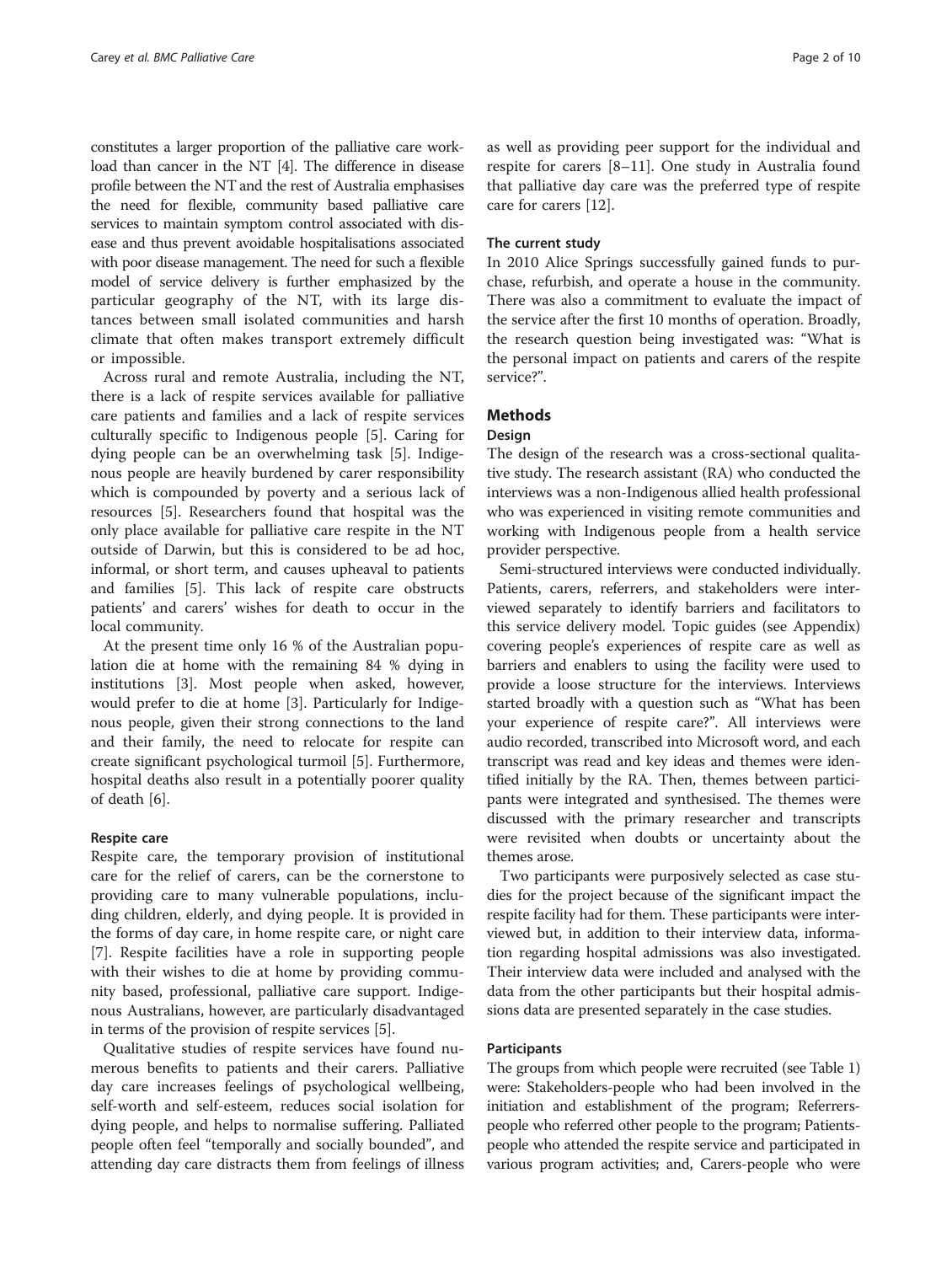Table 1 Themes identified in the analysis of interviews

| Superordinate<br><b>Themes</b> | The Big Picture                        | Making the Service Work         |
|--------------------------------|----------------------------------------|---------------------------------|
| <b>Sub Themes</b>              | • Respite shortage in<br>Alice Springs | • Service operation             |
|                                | • Stuck at home                        | • Activities at the house       |
|                                | • Respite provides relief              | • Spirit of the respite service |

carers of patients who had participated in various activities of the program. An invitation to participate in the study was extended to all those who were involved in the operation or uptake of the service. During the 10 month period of the evaluation, 23 people were referred to the service. From these 23 referrals, 17 people used the service and 13 people used the service on a regular basis. A small number of patients were referred to the service but their referrals were unable to be accepted for reasons such as patients requiring one-to-one care, patient load, and staff capacity. Five of these 13 people and their carers agreed to participate in the study. Of the five stakeholders, three agreed to participate in the study and all seven of the referrers consented to participate.

The experiences of two regular patients of the day respite service are described in some detail as case studies to highlight the individual benefits that can often be obscured when only group data are considered. The impact that attending the respite facility had on the lives of these two men is instructive.

#### Setting

The Alice Springs Palliative Care Service of the Northern Territory Department of Health is a consultancy service that covers the Southern Region of the Northern Territory into the Anangu Pitjantjatjara Yankunytjatjara (APY) Lands of South Australia and the Ngaanyatjarra lands of Western Australia. The Service provides support, advice, and education to primary care providers regarding end of life care. The Service consults in urban institutions (Alice Springs and Tennant Creek Hospitals and aged care facilities), urban primary care settings (GP practices, Aboriginal health services), and in remote settings (remote clinics and aged care facilities).

Staff of the Palliative Care Service, including the Respite House, have developed key networks with local Aboriginal health and wellbeing service providers who assist in coordinating care of the clients. These networks have been established by providing transport as well as by primary health care staff visiting the clients within the Respite house. For example the Frail Aged and Disabled (FAAD) team from Central Australian Aboriginal Congress (CAAC) Health service, coordinate their reviews of patients with the Respite House staff.

Alice Springs has a population of 28,500 with 20 % of the population identifying as Aboriginal [13]. The lifestyle of the Aboriginal population is variable within the township. Very urbanised Aboriginal people live in mainstream housing. It is estimated that 3300 or 58 % of Aboriginal people within Alice Springs live in "town camps" [14] which were originally designated as reserves on the outskirts of the township but, in many cases, have now been engulfed into the township as the town has grown. Many of the residents of town camps have transient families from remote settings who visit Alice Springs for the purposes of shopping, health needs, and legal matters compounding issues of overcrowding. There is a small population of Aboriginal people in Alice Springs who are homeless. These people stay where they can which often includes family members living in town.

#### **Procedure**

Initially, the RA spent time visiting the respite facility during the initial months of operation to engage with patients and understand the functioning of the centre. The RA provided information about the project as well as consent forms to stakeholders, referrers, patients, and carers. By recruiting people from different groups to the study it was intended that the results would be triangulated to converge on a more in-depth understanding of the way in which the facility was experienced. People who consented to participate in the study were contacted to arrange an individual interview with the RA at a mutually convenient time and location. Interviews typically lasted between 30 and 60 min. Interviews were audiotaped and transcribed and participants were provided with the opportunity to review the transcripts prior to analysis.

#### Analysis

Interpretative Phenomenological Analysis (IPA) [15] was used to analyse interview transcripts. IPA is an iterative, inductive process of constructing superordinate themes and sub themes where transcripts are constantly revisited to ensure that the superordinate themes directly relate to the shared experiences of the participants. Since IPA is focussed on exploring the lived experience of participants from their own unique perspectives and of developing shared understandings of these experiences it was considered an ideal form of analysis for this research. Initially, transcripts were read multiple times and words or phrases that appeared to address the research question were highlighted. Next, highlighted words and phrases were collated into tables with each participant's comments occupying one column and different tables developed for each participant group. Within these tables individual participant themes were identified and then synthesised across participants and across tables to develop a coherent summary of the interviews. Finally, the themes that were developed from the transcripts were grouped according to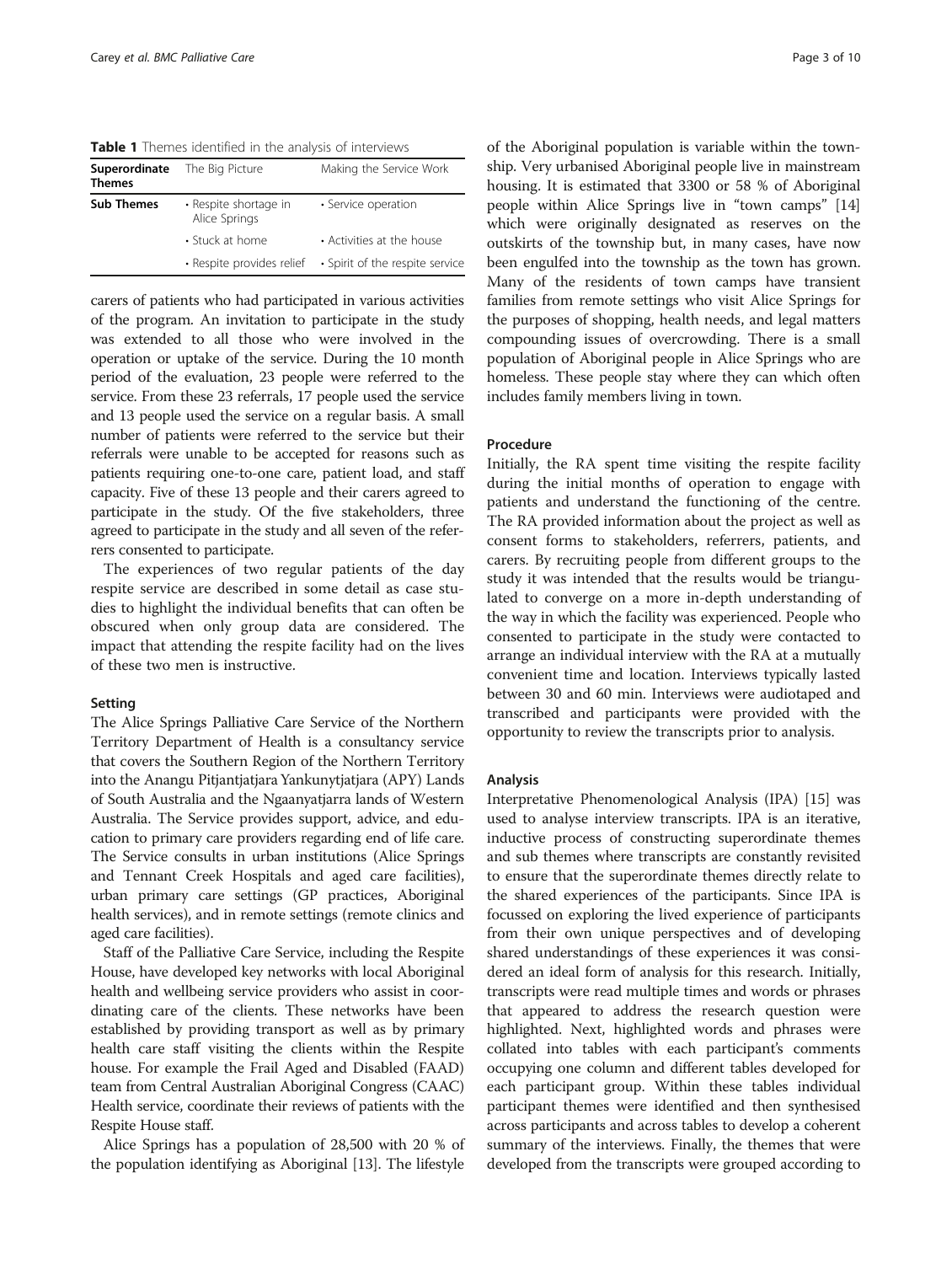common concepts to form superordinate themes and sub themes.

#### Results

From the analysis of the data, two superordinate themes and six sub themes were developed (see Table 1). The superordinate theme "The Big Picture" covered broad issues such as the availability of respite in Alice Springs, carer burden resulting from a respite shortage, and external factors affecting the establishment of the program and impacting on patients and carers. Many of these issues crossover with the issue of remoteness. "Making the Service Work" covers organisational considerations involved in the establishment and ongoing operation of the program that affected the experience of patients and carers.

#### The big picture

#### Respite shortage in Alice Springs

This theme emerged through a strong consensus among carers, stakeholders, and referrers that there are very few options for respite in Alice Springs. As the care needs of individuals increased, the need for respite increased, but options reduced. Participants spoke of the general lack of options for respite in Alice Springs. Carers of patients with high and increasing care needs spoke of being overburdened with no simple option for respite. Available respite in Alice Springs generally involves being placed on long waiting lists. Obtaining respite for high care patients is difficult and at times impossible. Referrers found that patients were misusing services such as Alice Springs Hospital in order to have basic needs or primary health care needs met, and the lack of options for these people perpetuated this cycle.

… there have been less and less options for him, so to have this at a point where his care needs have never been so high is incredible (C1)

Referrers and stakeholders spoke of patients with chronic and complex conditions who are not strictly palliative, not fitting into the criteria for many services, and "slipping through the cracks". Consequently the health status and symptom management of these people was poor. Marginalised patients such as those living in town camps or Indigenous people generally who were requiring the respite service tended to be placed in situations of risk when no option for respite was available including being left at home alone. Moreover, carers often had difficulty meeting the basic needs of patients due to issues relating to poverty such as transport, overcrowding, low income, and poor hygiene. The introduction of the respite service meant that these patients now have a safe place to go during the day, they can have their health care and personal care

needs met, and services have a point of contact to assist with coordinating patients' health care needs.

#### Stuck at home

Overwhelmingly, participants discussed the issues of both carers being housebound due to their caring responsibilities and patients being housebound due to a lack of suitable services available in Alice Springs to provide relief. Many emphasised the burden experienced by carers who had loved ones with high care needs. In most cases high care patients were difficult to transport and therefore carers required support to do their jobs outside of the home. Issues of isolation, quality of life, and social and emotional wellbeing were all identified as problems for both carers and patients as a result of being "stuck at home".

I couldn't take him anywhere, we used to up until Christmas … I used to teach night classes and I used to bring him, I actually enrolled him, he didn't do anything he wasn't able to, I needed to have him there because I didn't have anyone to care for him (C1)

… it's a never ending workforce, the only time we can relax is when she's asleep (C2)

Patients commented that, if the respite service was not available, they would be sitting at home on their own. Indigenous patients from town camps were more likely to report this.

I'd just be sittin' down at home  $(P2)$ 

… no-one would be at home, my wife would be working … she worry, that's why she wanted to find a place where I can stay for the day  $(P2)$ 

Carers reported that as their loved ones' care needs increased, their options for respite declined.

As his mobility has deteriorated, the continence issues, the um swallowing stuff, because now he's on the highest grade, all things are thickened into pudding thickness. Um so all of this has happened now there have been less and less options for him (C1)

#### Respite provides relief

Generally, participants expressed satisfaction and relief that the service was now available. Referrers were strongly encouraging of the service including the quality of the service and the facility as well as the flexibility of the staff to meet the needs of complex patients. Carers reported that the introduction of the respite service gave them an option for respite, where their options for respite were declining due to their loved ones' increasing care needs.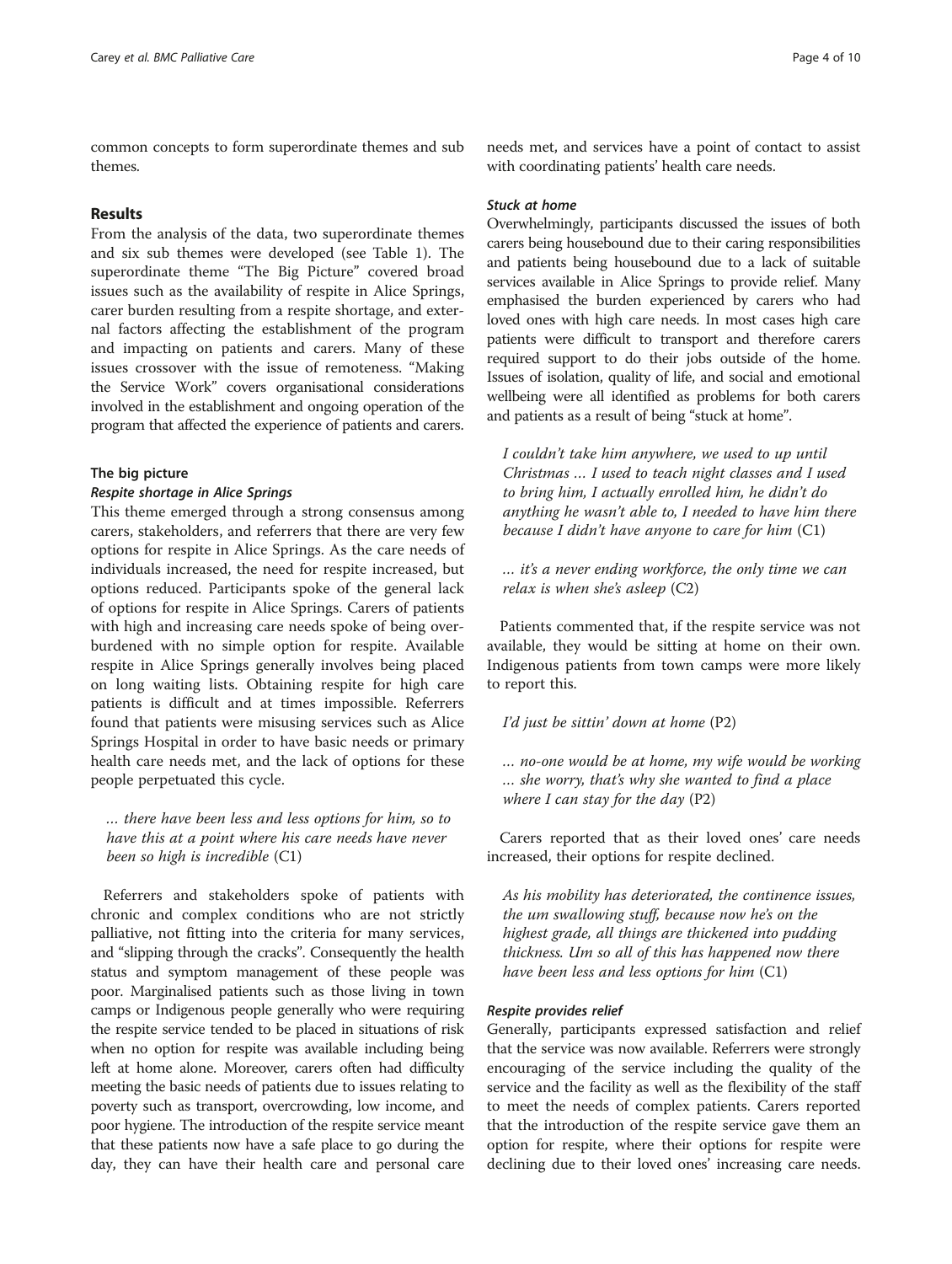Exhaustion, isolation, loneliness, and anxiety were identified as issues for carers and patients before the introduction of the respite house.

I wasn't getting enough of a break, and there just didn't seem to be any way to get a break, it was just putting one foot in front of the other, he was housebound, I was largely housebound, um, yeah, if I did get a break, I was often so tired that I'd just go into my room and sleep, so yeah, although I was very grateful for it, it wasn't enough (C1)

I always think that when he's home (alone) I always think he might fall down or walk the wrong way  $(C3)$ 

The introduction of the respite house has improved the quality of life and emotional wellbeing among carers and patients.

It's given me a life back … Well I feel a lot freer, a lot more rested, I have more options, more time to do stuff, um as we are getting more into the routine of it, I guess I'm counting on it more  $(Cl)$ 

It makes me happy that he's gone there, so I can have time to do some sewing and things for me you know (C3)

I've used up all my holidays, all my long service, all my sick, I'm looking after her three days per week, then I can only work two days per week. Now I have no back up at all as far as long service or holidays go, that's all gone, and it was just ideal that [location] came up at the right time, yeah, it's really excellent (C2)

All I can say is, I love coming here  $(P2)$ 

Referrers reported struggling to coordinate marginalised patients with high care needs who misused services and had poorly managed chronic diseases. With the introduction of the respite service this has provided a place for complex patients to attend, have their medical and basic needs met, and at times, therapeutic needs also. Referrers reported that symptom management, medication compliance, quality of life, and service coordination had all improved for these patients, as well as an improvement in the referrers' ability to manage these patients. The provision of a "safe place" for isolated and marginalised members of the community suffering from complex conditions was strongly emphasised as an important outcome.

[Before] he would call me four to five days of the week and he would need things like, to get to [Medical

Service], his meds had run out, he needed his pain patch changed, when he was feeling unwell he would present to the emergency department at ASH at least twice per week he would be admitted and it would usually be pain related (R2)

[After] he just took to it like a duck to water really and it has just really improved the quality of his life dramatically, I think he really feels like he's got a place there and a great purpose … to actually have somewhere where he can feel he has a meaningful role has been important for his self esteem (R2)

The benefits were enormous, he was very disengaged from the health care system when I first became involved with him, he was using the emergency department completely inappropriately, he was presenting on average three or four times per week for dressing changes and would be quite sick and get admitted and then two and three days later take his own leave before his health issues were addressed and it was a really unhealthy cycle of dependence on the hospital without actually utilising the services properly. He then was supposed to be seen by the community nurses and would often not be home when he was supposed to be seen by the community nurses or they would get there and he would tell them to go away, so they were changing his dressing irregularly so his wounds were deteriorating and he had a maggot infestation and so it was really not working well. Once we got him into a routine of going to the house three days a week it worked out really nicely. The community nurses could go to the house, they would know he would be there, he could have a shower before they'd do the dressings so was optimal conditions and once he started going to the house regularly his presentations to the emergency department dropped off so significantly, so much that he had three presentations over an eight week period, compared to three times per week before that (R1)

## Making the service work Service operation

Participants described factors that strongly influenced the day-to-day operation of the service. Many participants identified staffing as a strong contributor to the success of the program and as an important factor in the consistency of the program. Many identified that those trust relationships that were built between patients and the respite staff were an integral part of successfully engaging people with the program. Some patients felt as though they had built genuine friendships with the staff at the house.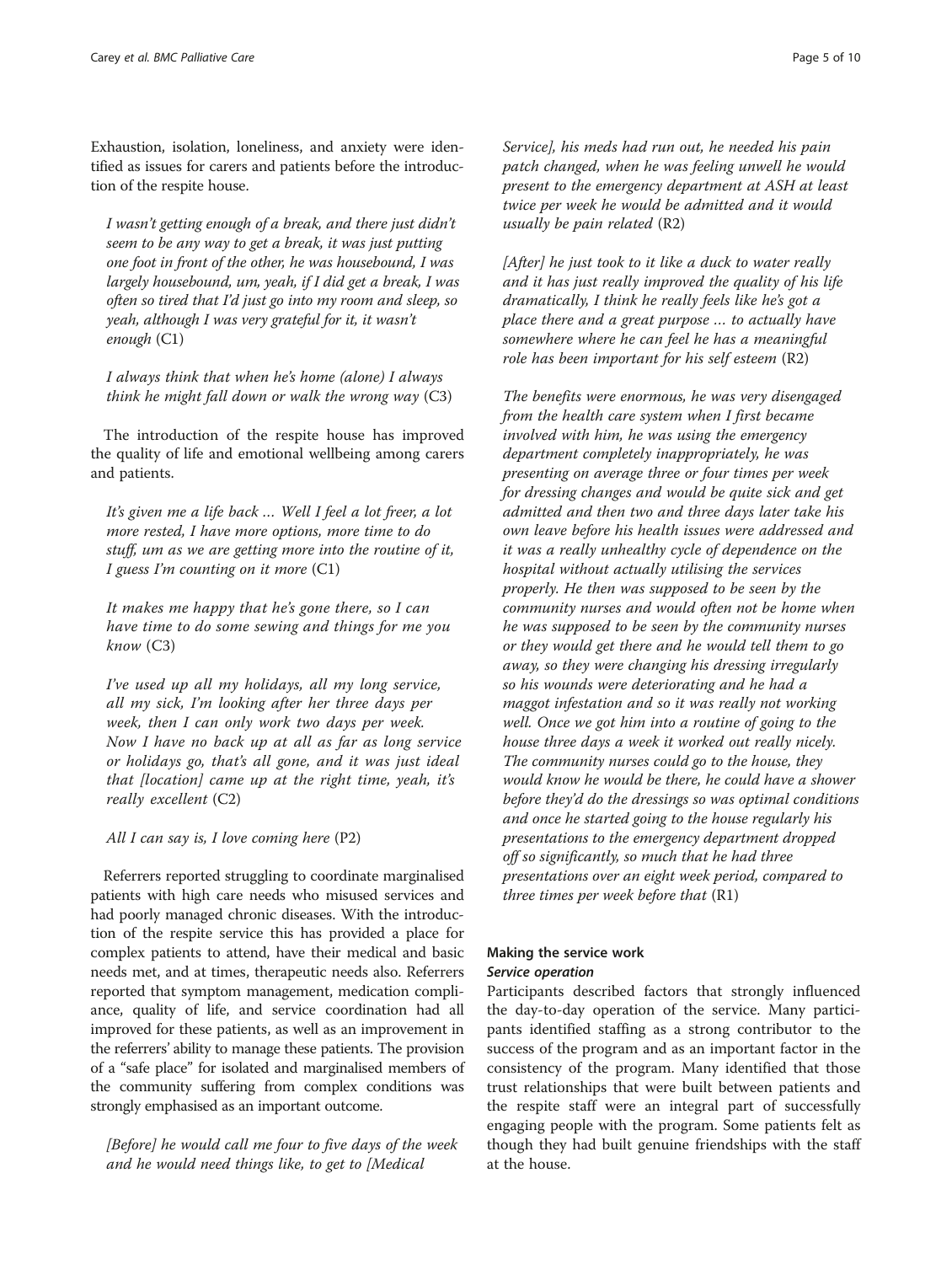Can I just say [staff member] and [staff member] are my friends (P1)

Problems with staffing were identified throughout the interviews as a factor that affected the consistency of the program and impacted on the service provided to patients and carers.

I think the hurdles for running the house is looking for the right people to work in there, and that's an interesting process in itself, and you're always going to have those problems in Alice Springs, of getting the right personalities. I know programs that have fallen over because certain people have left and the passion has left with them (S1)

… some problems we've been dealing with, consistent staff, you know, sick leave, you know these things happen, you know dealing with that and putting in that back up plan (S1)

## Activities at the house

Participants discussed the service provided by the respite house as well as identifying things that were needed or missing. The respite house provides a service that includes day respite, transport to and from the house, provision of meals and hydration, medical needs such as wound dressings, oxygen, and management of medication. Personal care needs such as showering and washing clothes and changing pads are also provided. The provision of medical support and having a Registered Nurse employed were factors that gave carers, referrers, and patients confidence in using or attending the service.

He has on occasions needed a nebuliser, but because they have an RN on staff there they can just assess that and say right we're gunna do this now. With his breakfast he has morning medications and they crush it and give it to him (C1)

I was completely comfortable when you know that there's a qualified nurse there and friendly [staff member] making scones and pikelets, they make us feel really comfortable (C4)

Staff provided transport for patients to and from the house. This was identified as an important feature of the service as transport for many was identified as a barrier to attending the service. Provision of transport by other services and the taxi company were considered unreliable, and the success of getting people who did not have transport to the program, depended on the availability of the respite service to provide this transport. Transport of mobility impaired or wheelchair bound patients was not

possible as the vehicle used by the respite service is not accessible for these patients, there are few wheelchair taxis available in Alice Springs, and other agencies with these facilities were not dropping off and picking up patients in time. The addition of a wheelchair bus was strongly recommended throughout the interviews. Indigenous people or those living on town camps were more likely to be dependent on transport.

Patients described their time at the house as relaxed and many simply enjoyed going to the house and sitting around, sleeping, or watching television.

When I'm sitting at home, sometimes my family they go into town, they do shopping and they leave me alone, I mean, I'm on my own, and since I came here these other people from other town camps, I know we don't talk much, but we get together and just sit around and watch TV … These people that work here they getting to know us so we like to make sometime tell story to one another, or sometime make joke of one another, so I'm happy yeah (P2)

Some participants indicated that a schedule of activities should be created to enhance the service. Interestingly, this initiative was mainly shared by stakeholders and referrers and was not raised by patients. Patients were satisfied with the basic service that was provided.

#### Spirit of the service

There was an emphatic view that this service was unique in its delivery and that the staff had a strong "can do" attitude, and tended to go to great lengths to meet the needs of patients. Many felt that the service was tailor-made to the particular needs of patients, and there was a strong sense of motivation, persistence, and enthusiasm from staff, to overcome barriers for patients to get to the service.

I am just amazed that I went through all of [patient's] care needs with [staff member] and he was not phased at all … I think we might have a solution (C1)

The service was described by many as flexible and accommodating. Referrers felt as though they could refer a wide range of patients who were not suitable for other services and the respite service would at least consider them.

#### Case studies

Two case studies have been included as supplements to the other qualitative data to provide a more fine-grained illustration of the impact of the respite service for people who used the service regularly. Two male participants were chosen as case studies because of the complexity of their situations as well as their different experiences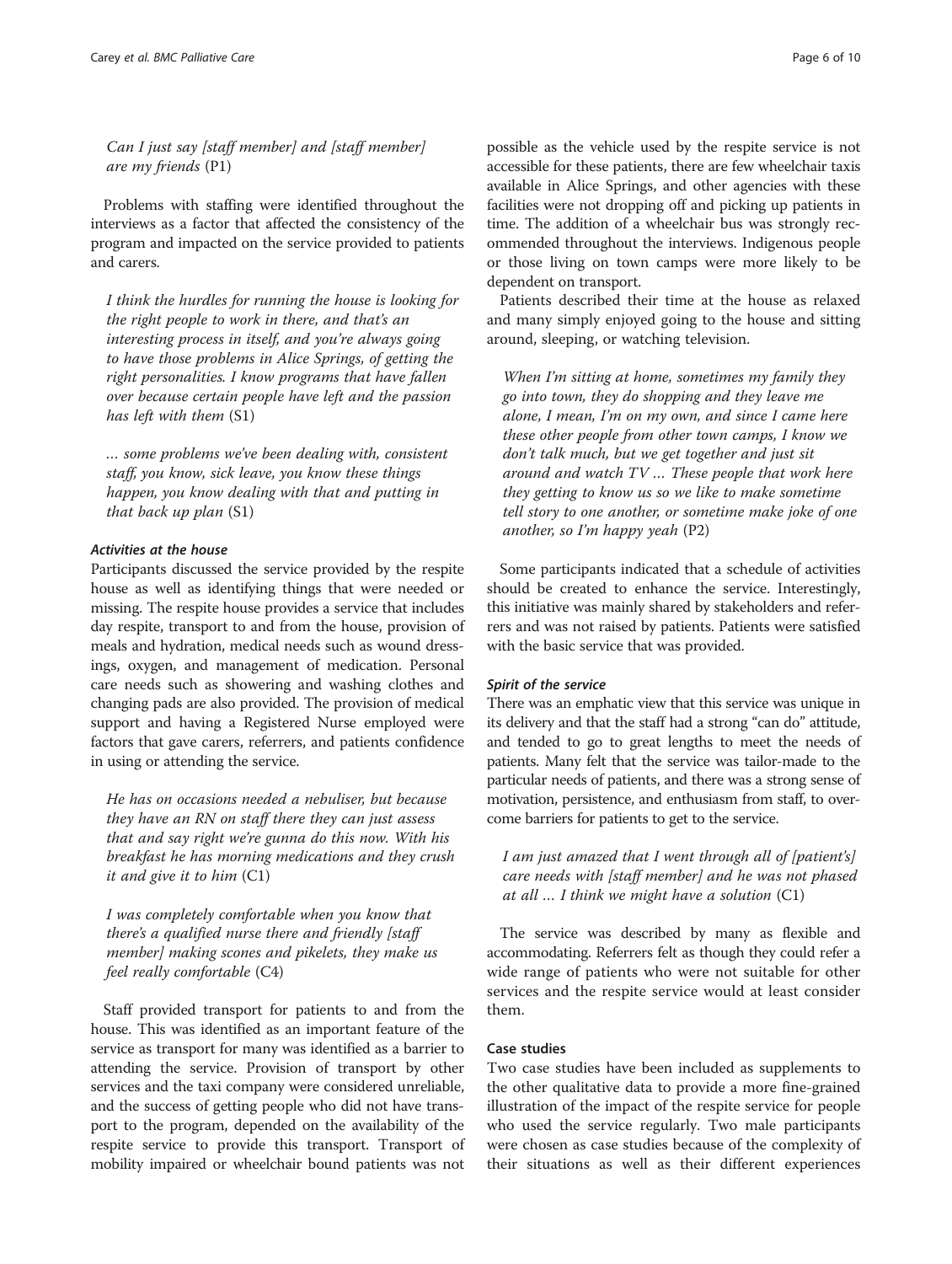engaging with the facility. One participant engaged readily with the program whereas the other participant was more reluctant to engage initially.

#### Case study one

Rob (pseudonym) is a 62 year old Indigenous man living on a town camp in Alice Springs. Rob suffers from a slowly progressing carcinoma with bone metastases. He is originally from a community south of Alice Springs. Prior to receiving his diagnosis he was a strong working man, however, following his diagnosis he was told he was not allowed to work. Rob lives alone and his family occasionally visit. Rob is under the care of the palliative care team.

Prior to the commencement of the respite service Rob contacted the palliative care team four to five days per week for symptom related issues. He also called an ambulance on a weekly basis for pain related issues. In the 12 months prior to the commencement of the respite service Rob had 35 attendances to the emergency department (ED), four hospital admissions, and stayed 66 days in hospital. By visiting Rob in hospital, the palliative care team found that his admissions were largely due to pain. Rob was generally isolated and would often present to the hospital just to "chat" to staff.

Following the opening of the respite service, Rob started attending on a regular basis. The respite service provided Rob transport to the house, meals, and assisted with the management of his medications. They were able to monitor any symptom related issues and coordinate care for Rob. When Rob attended the facility he would take care of the garden and assist the staff by helping to communicate the needs of other patients. He felt as though he had a genuine role in the house. In this period his ED attendances dropped to five (from 35) and he had no hospital admissions.

Attendance at the respite service reduced Rob's isolation, it provided him with connection, reduced his anxiety around his condition, and improved symptom management as well as access to primary health care support.

#### Case study two

Jimmy (pseudonym) is a 47 year old, homeless, Indigenous man, suffering from end stage bronchiectasis and is dependent on home oxygen. Jimmy is under the care of the palliative care team as well as other primary health care programs. Agencies involved in the care of Jimmy had problems with his care coordination as he was difficult to locate and did not present for medications or appointments. For the 12 months prior to the commencement of the respite service, Jimmy presented to the emergency department on a nightly basis for a bed to sleep in and had 74 ED presentations and 930.9 ED hours.

Initially, Jimmy was reluctant to attend the respite service, but since it opened he has attended between 3 to 5 days per week. This has enabled improved service coordination for Jimmy, and agencies involved in his care have been able to assist him with his homelessness issues. Because Jimmy's homelessness issues have not resolved, there has not been any improvement in his ED presentations.

In the period after the respite service opened he presented to ED on 119 occasions for a total of 1841.9 h. Although Jimmy's presentations to ED increased, his number of admissions to hospital from ED reduced from 32 to 7 after the respite service opened. Despite the increase in the usage of ED due to his issue of homelessness there was less medical intervention needed resulting in a cost saving of \$50,239.56 for this patient. This suggests there may have been some improvement in Jimmy's symptom management and that his admissions to the ward were as a result of genuine exacerbations of his illness rather than poor symptom management.

Since the commencement of the respite service, Jimmy now has his medications daily, his symptoms have improved, and during the day he has a bed to sleep in. For a period he did access hostel accommodation and, during this period, his ED presentations stopped completely. He is still homeless but now that the respite service is available to him, he sleeps in ED overnight and contacts the respite service in the morning to be picked up. Thus, Jimmy's involvement with the respite service has improved his isolation, improved other agencies' abilities to support him, and improved his symptom management.

#### **Discussion**

The impact of the community respite service has been strongly positive which indicates it has been an appropriate response to an identified need in the Alice Springs Community. Palliative care and respite services in central Australia are vastly complex, with issues of remoteness, a high proportion of Indigenous people in the population, high levels of chronic diseases, and high levels of poor living conditions needing to be factored into the development of a service [4]. The findings of this evaluation indicate that providing a day respite facility for palliative and chronic disease patients was beneficial for both the patients and their carers.

It appeared to be the case that the willingness of the staff to work flexibly and responsively ensured that marginalised people were able to access the service in culturally appropriate ways and this seemed to be an important factor in the positive impact of the service. Patients were able to access the service when they needed to rather than attending a prescribed program and staff spent time understanding the individual requirements, including the cultural considerations, of each patient. The facility was staffed by experienced health professionals who took the time to enquire about the perspectives of the individual patients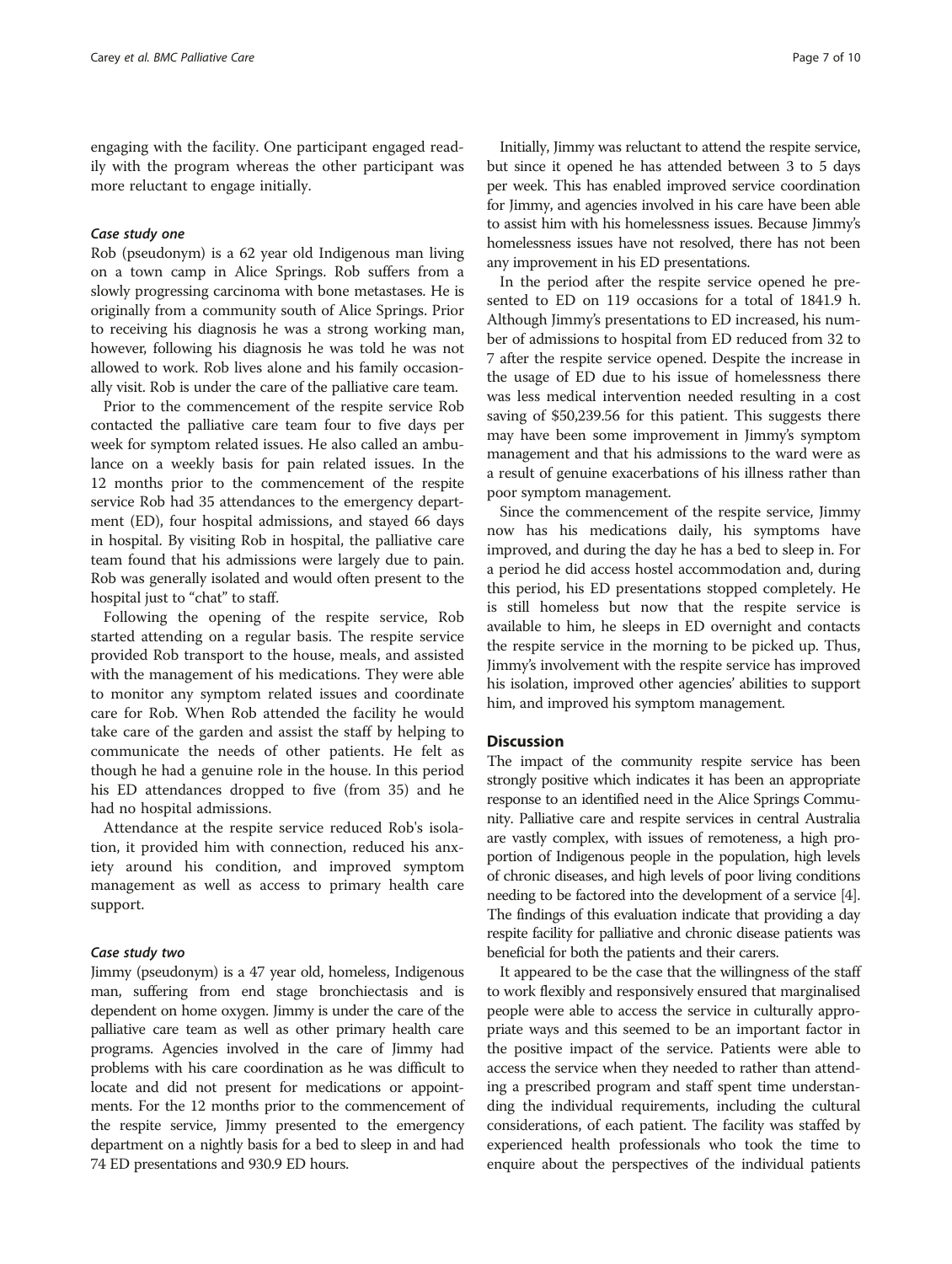and carers and they used these perspectives to inform their practice. The respite centre filled a gap in services for those marginalised Indigenous people suffering from chronic and complex conditions who are not yet in need of intensive end of life care. In the absence of such a service these patients were often isolated, living alone, marginalised, and not accessing services either available to them or appropriately. Often their symptoms were poorly managed and their enjoyment of daily living was greatly reduced. The necessity of flexibility and cultural appropriateness in end of life care was emphasised fifteen years ago [16] but these important considerations are still not realised on a widespread basis.

Additionally, referrers stated that the introduction of the respite house had made a tangible difference to their workload as their time spent with complex patients had reduced. Carers overwhelmingly reported that it gave them a much needed break, reduced the pressure in their lives, and allowed them to be more productive. These reports are consistent with information found in the literature indicating that respite services for Indigenous people and their carers are in shortage and desperately needed [5].

#### Limitations

One of the limitations of the study concerned the time frame within which the study was conducted. External considerations required that the program was evaluated after ten months of operation. It is possible that different information may have been obtained had the facility been evaluated after eighteen months or two years. Despite this limitation the experiences of people participating in the evaluation were overwhelmingly positive even in situations where they might have been initially reluctant to engage.

Another limitation of the project may be the question of transferability of the findings. Given the unique features of this facility in the context of remote Australia there could be doubts regarding the extent to which these findings would transfer to other settings. One of the lessons from this evaluation, however, was the demonstration of important principles of practice such as flexibility and cultural appropriateness. It is these principles which would be transferable to other contexts even though the particular programs may be different across different locations.

### Future research

The establishment of facilities such as the one described in this study would benefit from longer term research. Indeed, a research and evaluation component should be an aspect of ongoing funding for the facility. Research that occurred over an extended time frame would be able to provide a more complete understanding of the support needs of palliative and chronic disease patients and their carers in this complex remote context. There would also be the opportunity to design and test different supportive programs. Furthermore, an extended program of evaluation would enable a more fine-grained analysis of the factors affecting the positive impact of the service. What are the important characteristics that enable staff to work flexibly and responsively? How are cultural considerations most effectively accommodated? How important is strong leadership and staff training in the impact of the service?

The respite facility could be extended in different ways depending on the funding available and this would provide scope for further research. Extending the facility to include overnight accommodation would address some issues of homelessness and would provide extra respite resources for carers. Having other options like overnight accommodation in place would provide additional avenues for research to better understand the palliative and chronic disease experience in remote settings and how best to support it.

## Conclusions

It seems clear from this qualitative evaluation that the establishment of the respite service has met an important unmet need in the Alice Springs region. The qualitative findings and case studies clearly indicate that the establishment of the respite service has resulted in marked improvements in daily living for respite patients and their carers. Establishing the respite service improved case management of chronic and complex patients. Over time, the service became a "hub" for chronic and complex patients. The provision of regular support with medicines, wound care, and other health care needs helped to stabilise people and prevent acute exacerbations of illness.

Extending and improving the service could occur in a variety of ways. Ensuring that appropriately trained staff are recruited and that a mix of both male and female staff are included is important. Providing reliable transport facilities would assist patients in attending the service on a regular basis. Exploring options to cater for overnight attendances at the facility was seen as a desirable initiative for the future.

The respite facility for palliative and chronic disease patients was seen as a flexible, culturally appropriate, and effective response to an urgent community need. Continuation and expansion of this resource would help improve day-to-day living for palliative and chronic disease patients and their carers in remote Australia.

## Appendix

#### Topic Guides

Evaluation of the Palliative Care day respite centre Respite Participants

- 1. Before the respite centre opened
	- a. What was your experience of respite care?
	- b. What sort of support did you receive from the palliative care team?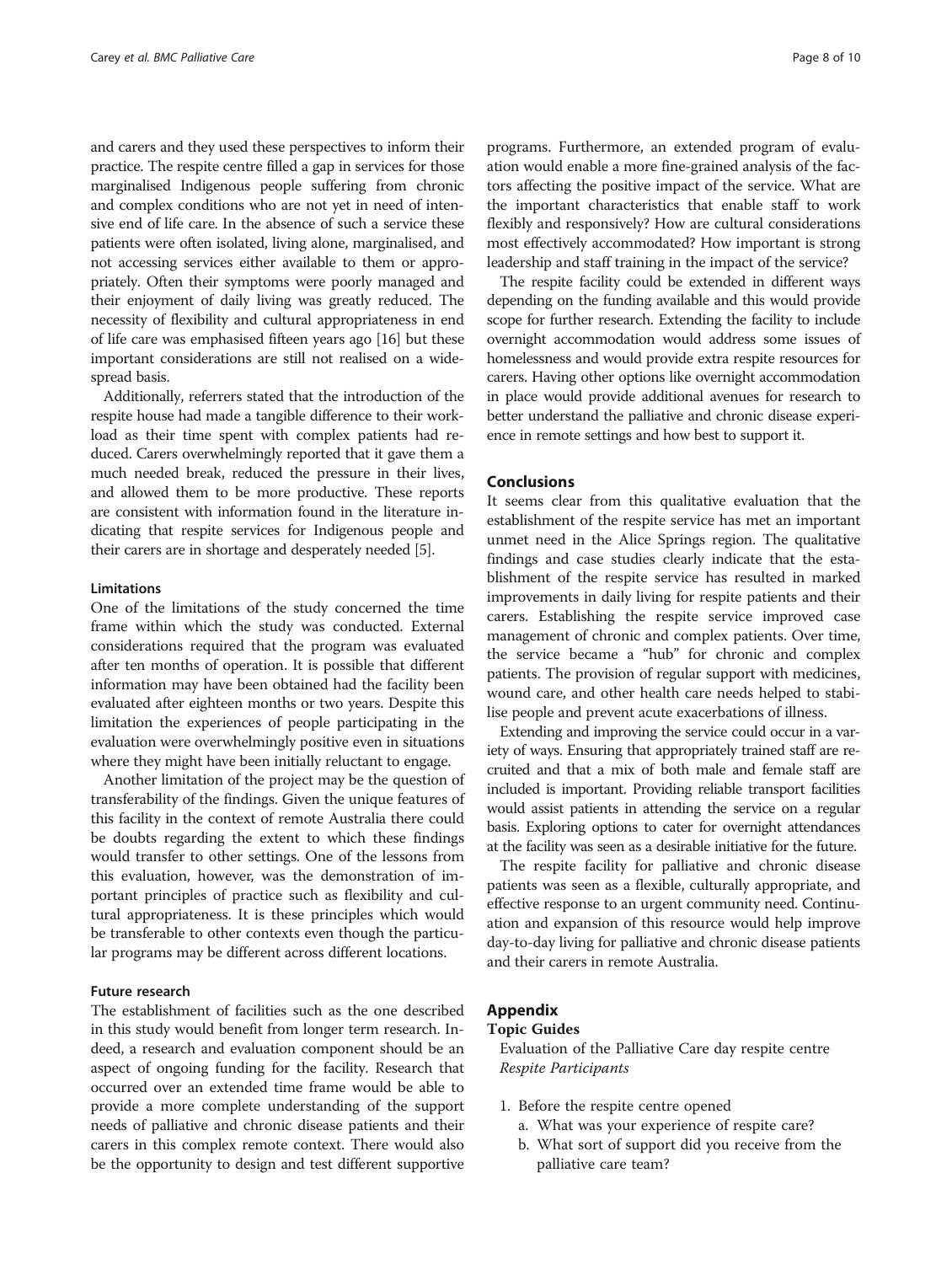- c. How satisfied were you with palliative care services before the respite centre opened?
- 2. Experience of respite centre
	- a. What's been your experience of the respite centre?
	- b. How satisfied are you with the new respite service?
	- c. What changes have occurred since attending the respite centre?
- 3. Barriers and enablers to attending the respite centre
	- a. Are there any barriers to attending the respite facility?
	- b. Is transportation an issue?
	- c. Is family support an issue?
	- d. Is accommodation an issue?
	- e. Others?

## Carers/family

- 1. Before the respite centre opened
	- a. Did you receive respite services before the centre opened?
	- b. What sort of support did you receive from the palliative care team?
	- c. How satisfied were you with palliative care services before the respite centre opened?
- 2. Experience of respite centre
	- a. What care/support does your dependent receive at the respite centre?
	- b. How satisfied are you with the new respite service?
	- c. What changes have occurred since you have been utilizing the respite service?
- 3. Barriers and enablers to attending the respite centre
	- a. Are there any barriers to attending the respite facility?
	- b. Is transportation an issue?
	- c. Is family support an issue?
	- d. Is accommodation an issue?
	- e. Others?

#### **Stakeholders**

- 1. Establishment of the respite house
	- a. Motivation?
	- b. Hurdles, problems, barriers?
	- c. How were they overcome?
- 2. Progress of the respite house
	- a. What were things like initially?
	- b. What are they like now?
	- c. Pace of progress?
	- d. Tracking of progress, evaluation procedures, accountability?
- 3. Benefits of the respite house
	- a. What has been noticed?
	- b. Who has noticed it?
	- c. Has it been worthwhile?
- 4. Future ways of working and activities for respite house
	- a. What next?
	- b. What would you recommend to other communities?

## Referrers

- 1. Knowledge of what the respite house does
	- a. How did you learn about it?
	- b. What do you know of it?
	- c. Has your knowledge of the respite centre changed over time? In what ways?
- 2. Use of the Respite service
	- a. How often do you refer to it?
	- b. What clients do you refer?
	- c. Are there some clients you wouldn't refer to the centre?
- 3. Perspective of the Respite service
	- a. What has your experience of the respite service been?
	- b. What benefits have you noticed?
	- c. Could anything be different?
- 4. Advice for the respite team?
	- a. Recommendations?

#### Acknowledgements

The authors wish to thank the NT Department of Health for funding this project.

#### Availability of data and materials

The data set supporting the results of this article is included within the article.

#### Authors' contributions

All the authors of this paper made substantial intellectual contributions to the design of the study or the preparation of the manuscript (or both). TAC supervised the research and prepared the first draft of the manuscript. KS led the research and was assisted in organising the interviews and recruiting participants by FM and SM. FM and SM liaised with the funding body and consulted on the conduct of the research. MA led the retrieval and analysis of data from hospital records. JW and JSH provided intellectual input into the design of the project, mentoring throughout the project, and guidance in the preparation of the manuscript. All authors read and approved the final manuscript.

#### Competing interests

The authors declare that they have no competing interests in the conduct of this research or the preparation of this manuscript.

#### Consent for publication

For the two people described in the case studies, consent to publish was obtained from them or their next of kin.

#### Ethical approval and consent to participate

Ethics approval to conduct this research was obtained prior to the study commencing (reference number: HREC-13-166). The name of the ethics committee granting approval to conduct the study was the Central Australia Human Research Ethics Committee (CAHREC). All participants provided written informed consent to participate in the study prior to these people providing data to the researchers.